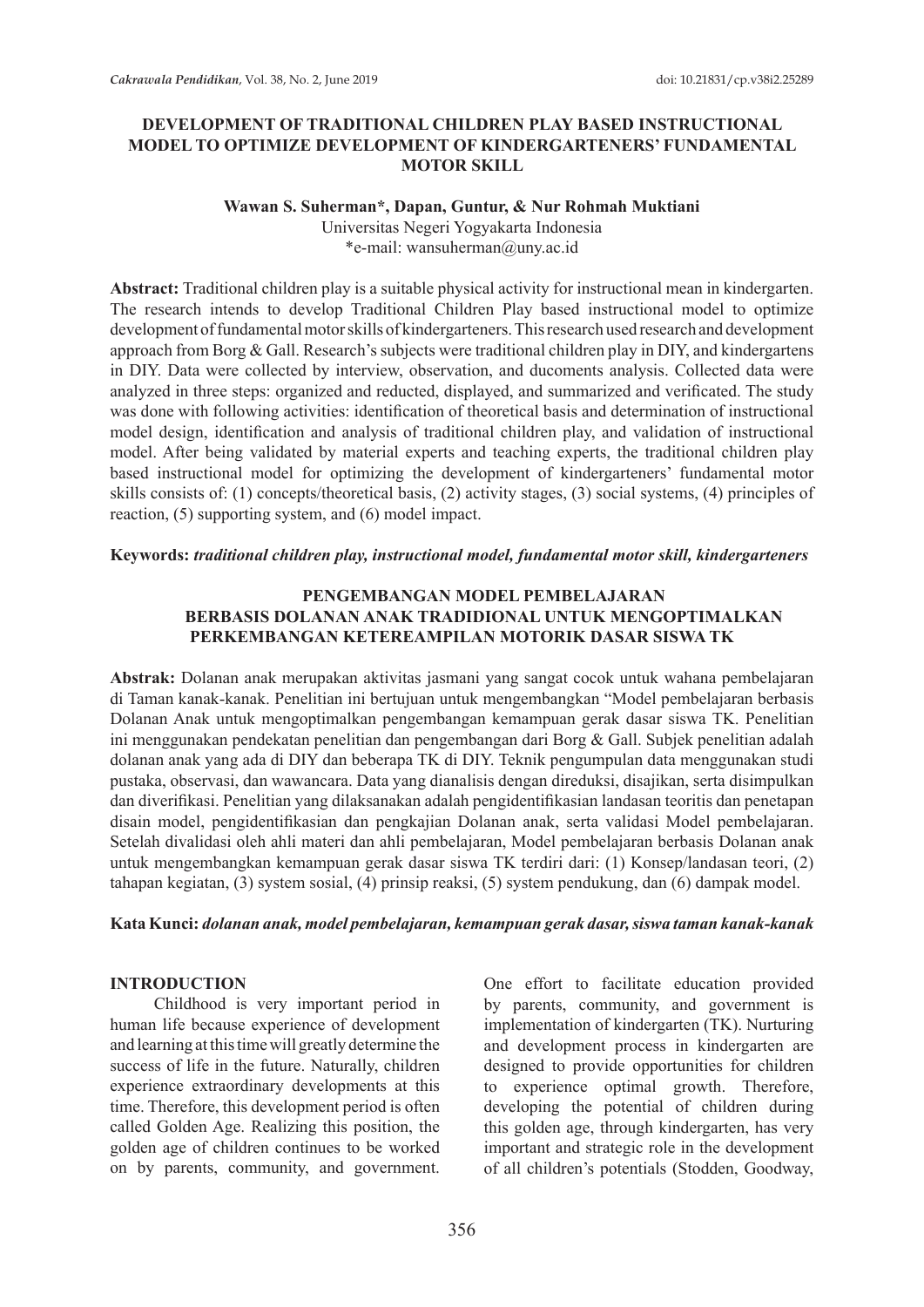Langendorfer, Roberton, Rudisill, Garcia, & Garcia, 2008; Brubaker, 2011).

One aspect of children's growth and development that needs to be considered and developed in balanced manner is fundamental motor skill (FMS). This is important because FMS is the foundation for the growth of other aspects of development. Haywood & Getchell (2005) state that in the early childhood years, children begin to learn a group of motor skill known as Fundamental Motor Skill (FMS). Fundamental Motor Skills are composed of locomotor skill, nonlocomotor skills and object control skill. Stodden, et. al. (2008) states that experience and mastery of FMS are very important for children because it will affect physical development and subsequent physical activity. In addition to influencing further mobility, mastery of FMS is believed to affect all aspects of a child's development.

Physical activities favored by children and in accordance with the world of children are traditional children play. Many traditional children play are available and still played by children. Therefore, the use of traditional children play to facilitate the development of FMS is feasible. Morrison (2012); Willis & Hymon-Parker (2010); Sujiono (2009); Moeslichatoen (2004); Dewantara (2009) state that play have important value as learning means for kindergarten students. Playing is an activity that shows how children learn and assimilate new knowledge and abilities with those they already have. Hartley, Frank, & Goldenson (2000) add that game is not only meaningful to deliver children to understand the world, but game is an activity that brings children to achieve psychological balance in the early days of their lives. Because game has very important meaning for children, the use of game activities is necessity for kindergarten.

One of the strongest proofs of the connection between traditional children play and kindergarten learning is the expression "playing while learning, learning while playing". Mostafavi, Ziaee, Akbari, & Haji-Hosseini (2013) state that the results of previous studies show that learning programs that use traditional games are effective and practical way to improve physical fitness and basic movement skills of kindergarten students and elementary school students in Iran. The use of traditional children play in learning is shown by the results of the study of Kovacevic & Opic (2014) which sums up that the use of traditional games in learning provides many benefits for children. Suherman, Nopembri, & Muktiani (2017) concluded that traditional children play is suitable for facilitating the teaching learning process in kindergarten.

Even though some results of the study strongly proofed that traditional children play is suitable as a mean for teaching learning processes in kindergartens, but the use of traditional children play in developing the basic motor skills of kindergarten students has not been carried out optimally. Observations at several kindergartens in DIY showed that kindergarten teachers had not used children's toys optimally. The teachers reasoned that they were not equipped with the ability to use traditional children plays in teaching learning process. The teacher does not have many traditional children play's collections.

The collection and potential for traditional children play is very abundant in Yogyakarta Special Region, but its still need to be explored, identified and collected. Indeed, various traditional children games can be found and are still played by children. Therefore, studying the use of traditional children games in kindergarten learning to facilitate the development of foundamental movement skill becomes important and necessary to work on. So, the research will have objective to (1) identify the theoretical framework that can be used to design traditional children play-based instructional model, (2) select traditional children plays as a means for developing fundamental motor skills, (3) validate the instructional model.

# **METHOD**

This research may be categorised as a qualitative research representing a thick description of a research and development approach for an instructional product, following the procedure of R and D from Borg & Gall (1983). For the benefit of developing traditional children play-based instructional model, this research was process for developing and validating educational products. The research aimed to describe an instructional model baseon traditional children play. The research was done by activities, including (1) conducting library study to obtain theoretical framework for designing *Traditional children play*-based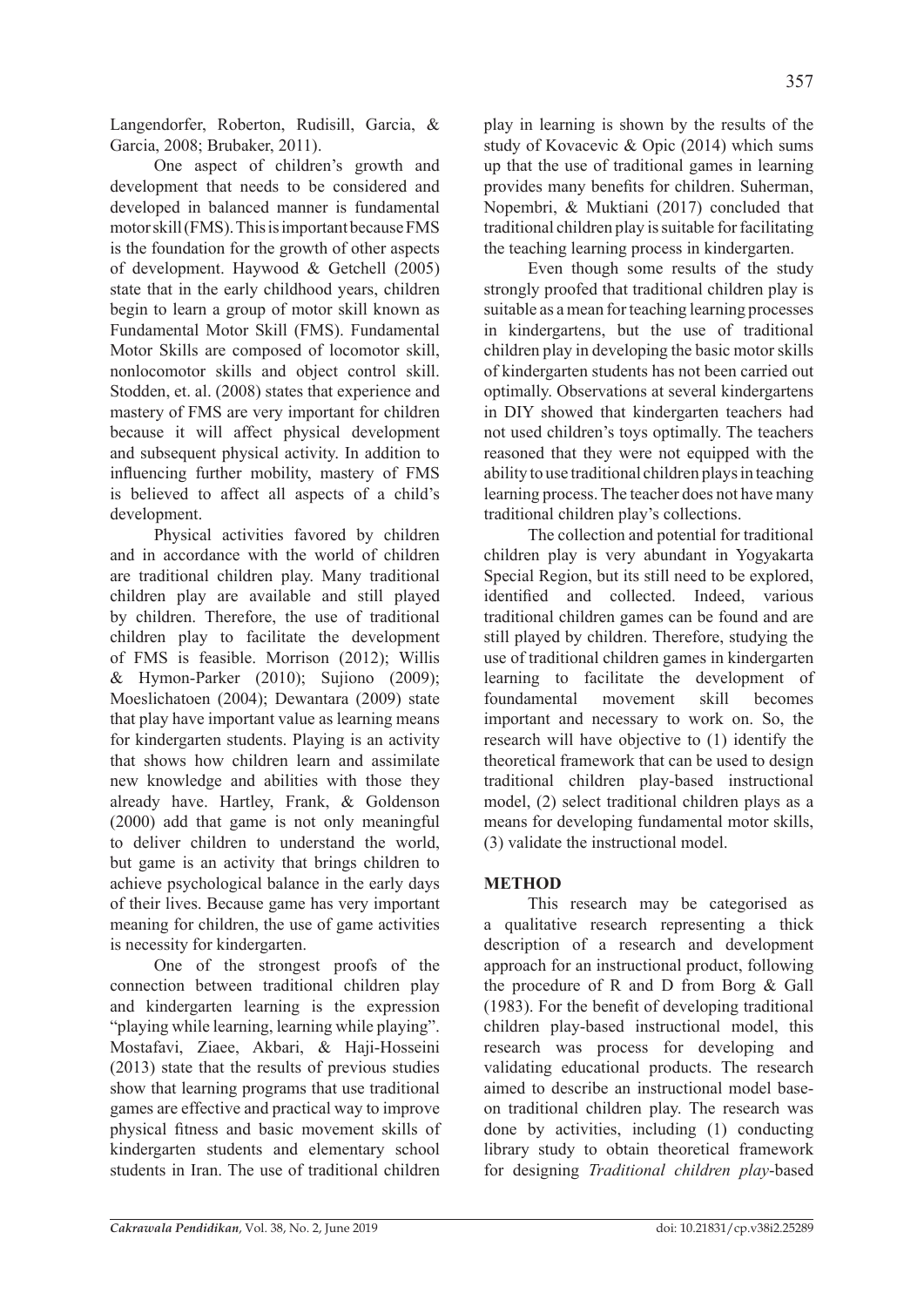instructional model, (2) conducting field study and literature study to obtain potential traditional children play, and assessing traditional children play's compatibility with characteristics of fundamental motor skill, and (3) implementation of model validation that had been prepared by material experts and learning experts.

## **RESEARCH RESULT AND DISCUSSION**

After performing preliminary study, designing and validating Traditional Children play-based instructional model to facilitate the development of fundamental motor skills of kindergarten students, results of research and discussion are presented as follows.

## **Result**

This research produced Traditional children play-based instructional model to optimize the development of fundamental motor skills of kindergarten students. Researchers did literature study and field study to get targeted data. The results of the study are presented as follows.

## **Identification of Theoretical Framework and Instructional Model Designing**

Collected data about theoretical framework on developing fundamental motor skills were presented on Table 1. The basic movement skills develop not only due to age maturation process, but also influenced by environmental factors such as opportunity to practice, encouragement and learning experienced by the child. Thus, the development of basic movement skills needs to be facilitated by learning opportunities and planned learning environment. In order for learning to take place optimally and produce the expected capacity and change, the teacher needs to create enjoyable learning environment and is known by students. Conditioning uses the foundation of Bandura's Cognitive Learning Theory (in Schunk, 2012).

The use of Bandura Cognitive Theory in kindergarten learning is in line with the opinions of Joyce, Weil, & Calhoun (2009) that teaching model is design and preparation of teaching learning environment so students can interact with material and the environment, learn well, depiction of teacher behavior during the process. Skinner (in Schunk, 2012) suggests that learning can occur effectively, teachers need to (1) present teaching materials in stages with small portions, (2) students actively participate, (3) the teacher gives feedback immediately, and (4) students move teaching materials according to their respective speed. The model proposed by Skinner is called the instructional model.

Eggen & Kauchak (2012); Joyce, et. al. (2009); Metzler (2011); Suherman, et. al. (2017) state that instructional model is design about process details of interaction activities among students, teachers, materials, and structuring learning environment so that teaching learning processes occur leading to changes towards better development. The components of instructional model consist of (1) theoretical concept/basis, (2) learning structure, (3) social system, (4) reaction principles, (5) support systems, and (6) learning impact. Details of elements of the instructional model are presented in the Table 2.

# **Identification of** *Dolanan Anak* **(Traditional Children Play)**

In order for the teaching-learning process to provide influences and experiences that are interesting, encouraging, and challenging for children, instructional is done by using medium that are well-known to children and containing the elements of movement that will be taught called as traditional children play.

Study on research results by Suherman, et. al. (2017); plus results of observations in fields that have succeeded in collecting various types of traditional children play from 5 districts/city in Yogyakarta Special Region are collected 87 Traditional children plays. The 87 traditional children plays identified, then analysed on which potential plays are used in developing fundamental motor skills, by examining the elements of movement in traditional children play, and the characteristics of fundamental motor skills to be developed. The results are obtained that 23 traditional children plays which can be used to develop fundamental motor skills as follows:

> *(1) Ambah-ambah lemah, (2) Benthik, (3) Bethet Thing Thong, (4) Blarak-blarak sempal, (5) Boy-boynan, (6) Dhul-dhulan, (7) Engklek/Sunda Manda, (8) Gamparan; (9) Gatheng. (10) Gobak sodor,(11) Ingkling Gunungan, (12) Jamuran, (13) Jeg-jegan, (14) Jethungan/Dhelikan, (15) Jlong-jling kitiran, (16) Kasti, (17) Kotak*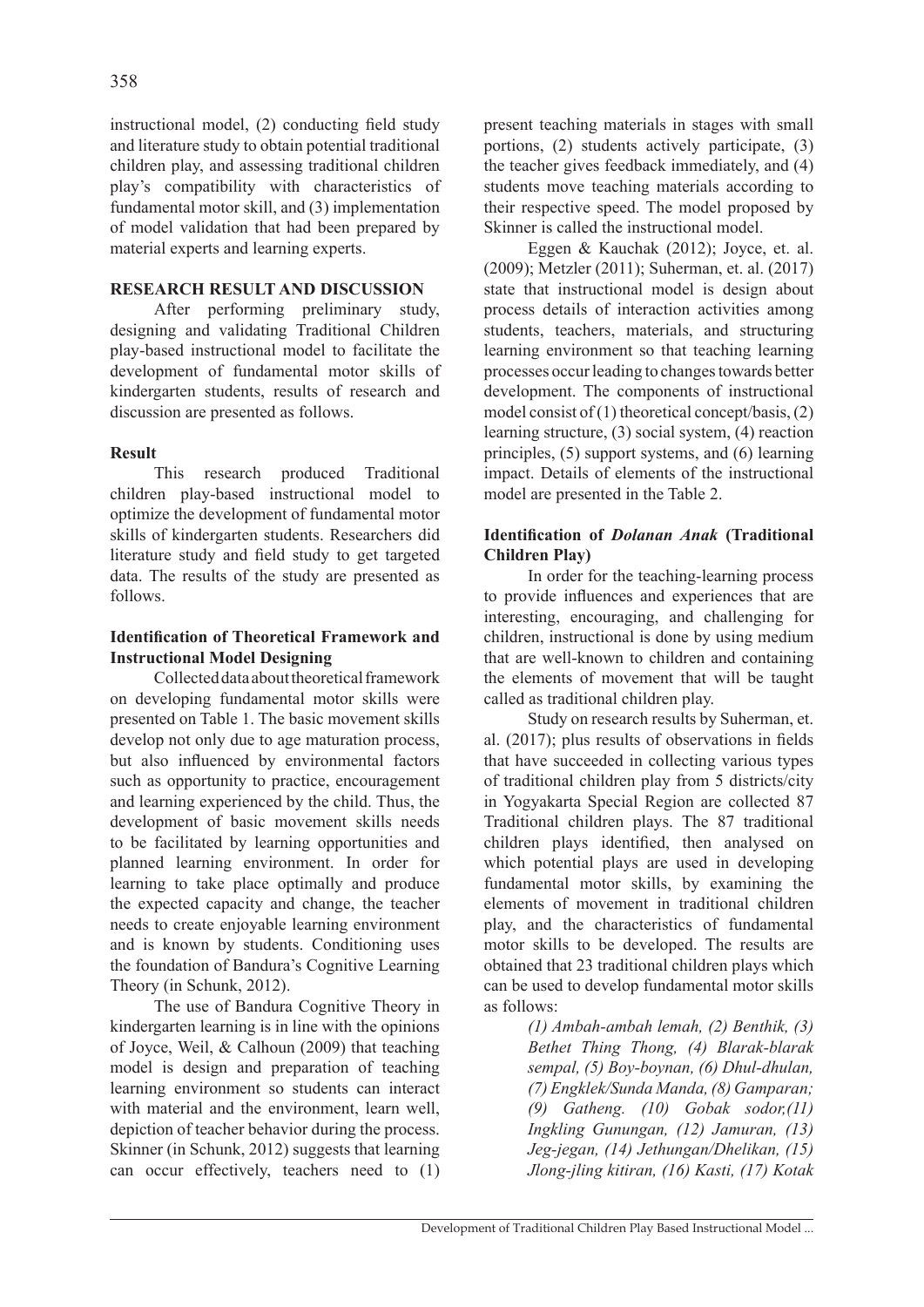| No           | <b>Theory</b>                                      | <b>Description</b>                                                                                                                                                                                                                                                                                                                                                                                           | Reference                           |
|--------------|----------------------------------------------------|--------------------------------------------------------------------------------------------------------------------------------------------------------------------------------------------------------------------------------------------------------------------------------------------------------------------------------------------------------------------------------------------------------------|-------------------------------------|
| $\mathbf{1}$ | Growth and development                             | Growth means changes in the quantity experienced by<br>children, such as height, weight, and body size.<br>Development means that children experience<br>qualitative development in various abilities.                                                                                                                                                                                                       | Morrison (2012)                     |
| 2            | <b>Stages of Motor</b><br>Learning                 | Describe about stages of motor learning that consist of<br>cognitive stage, associative stage, and automatic stage                                                                                                                                                                                                                                                                                           | Magill (1993)                       |
| 3            | Transfer of Learning                               | Previous developments and capabilities that have<br>already earned become the foundation and influencing<br>future developments.                                                                                                                                                                                                                                                                             | Schunk, (2012)                      |
| 4            | Dynamic system and<br>growth principles;           | Development is sustainable and accumulative process,<br>previous developments and capabilities become the<br>foundation and influencing future developments,<br>Motor development progressing gradually, the<br>maturation of motor system takes place from gross<br>motor to fine motor, motor development moves from<br>head to feet, occurs from center of body to outside of<br>body.                    | Bahtiar (2016)                      |
| 5            | Developmentally<br>Appropriate Practice in<br>ECP. | Early childhood program should suitable with the<br>development stage of children                                                                                                                                                                                                                                                                                                                            | Bredekamp &<br>Copple (1997);       |
| 6            | Constructivism                                     | Learning is an active, constructive process. The<br>learner is an information constructor. People<br>actively construct or create their own subjective<br>representations of objective reality.                                                                                                                                                                                                              | Schunk, (2012);<br>Morrison (2012). |
| 7            | Bandura Social<br>Cognitive Learning               | People learn by watching what others do, and that<br>human thought processes<br>are central to understanding personality. This theory<br>provides a framework for understanding, predicting<br>and changing human behavior<br>Bandura view of triadic reciprocality<br>and define human behavior as a triadic, dynamic, and<br>reciprocal interaction of personal factors, behavior,<br>and the environment. | Schunk, (2012);<br>Morrison (2012). |

**Tabel 1. Theoretical Summary for Developing FMS** 

*Pos, (18) Kucing-kucingan, (19) Lurahlurahan, (20) Sekong, (21) Sobyung, (22) Tawon-tawonan,* and *(23) Ular Naga.* 

The selection of *traditional children play* as medium in instructional model is based on the implementation of learning theory, adapted to the characteristics and needs of kindergarten students, and harmonized with the characteristics of Kindergarten teaching learning. In addition, *traditional children play* have values and elements of movement that are relevant with the needs of the development of children fundamental motor skills.

## **Experts Validation on Instructional Model**

After identifying the theory, applying the model design and reviewing traditional children play, the last activity in the study was expert validation. To get the model that fit the needs of the field, expert validation was done in the form of filled-out a validation's instrument and Focus Group Discussion. The experts invited were (1) Joko Pamungkas, M.Sc. Kindergarten Learning Expert from Early Childhood Education Study Program/PG PAUD FIP UNY Study Program, (2) Sri Mawarti, M.Pd. traditional game expert from FIK UNY, (3) Susanti, M.Pd. from Gunungkidul Regency Kindergarten supervisor.

The three invited experts were validated the instructional model that had been prepared. Assessment was used the instrument of 1 – 4 rating scale. Indicators of the isntrument are (1) the concept of instructional models, (2) conformity of theoretical foundation and instructional models, (3) completely components of instructional models, (4) accuracy of selection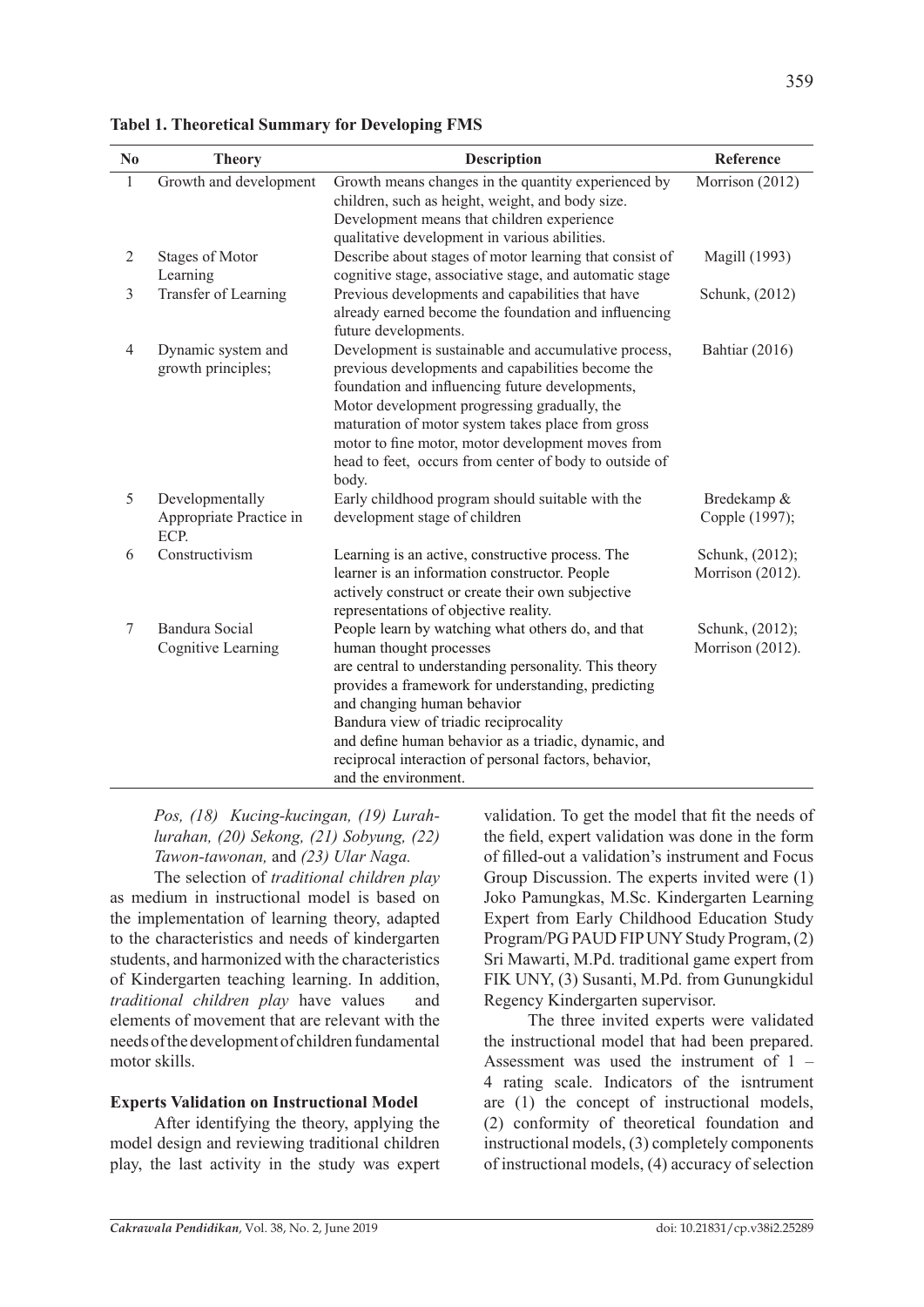### **Table 2. Traditional Children Play-based Instructional Model**

#### **Traditional Children Play Based-Instructional Model**

### 1. **Concept/ Theoretical Basis:**

Description of concepts or theories used as basis for developing learning models. *Traditional Children Play*-based Instructional Model is a design or blueprint of the teaching learning process that uses traditional children's play as a means for developing fundamental movement skills.

### **2. Activity Stage**

Stage of teaching-learning process is the steps or stages of the teaching-learning process that must be implemented by teachers and students. The teaching-learning stage includes the following activities.

| N <sub>0</sub> | <b>Step of Activity</b> | <b>Activity Explanation</b>                                                |
|----------------|-------------------------|----------------------------------------------------------------------------|
| 2.1.           | Opening                 | Opening; Morning meeting (Circle Time); question- answer.                  |
| 2.2.           | Main Activity           | <b>Family Corner</b>                                                       |
| 2.3.           | <b>Break</b>            | Break Prayer; prayers for enter and exit bathroom                          |
| 2.4.           | Closing                 | Afternoon meeting; Evaluation and reflection of today's activity; Closing: |
|                |                         | Closing prayer, and Greeting                                               |

#### 3. **Social System**

Part of the instructional model that explains roles and relationships between teacher and students in the teaching-learning process.

## 4. **Reaction Principle**

Reaction principle explains how the teacher responds to student behavior and activities during the teachinglearning process.

#### 5. **Support System**

Support system is part of the instructional model that explains conditions needed to apply the teaching-learning process, such as Lesson Plan, Student Task Sheet, and other learning resources.

### 6. **Model Impact**

Direct (instructisonal) impact/ planned goals to be achieved and indirect impact (nurturant) / accompaniment impacts caused by learning.

and utilization of traditional children's play, (5) compatibility traditional children play with FMS elements developed. In general, the three experts have agreed that instructional model based traditional children play will be able to develop fundamental motor skills optimally. This is indicated by the acquisition of scores for all points of assessment resulting in an average of 3.08 to 4.00.

In addition to conducting assessments, the three experts conducted FGDs with 16 kindergarten teachers of Yogyakarta. Experts and participants made several revisions and advices to improve the draft model. Advices from experts and discussion participants were as follows. First, types and values of Traditional children play must be more identified. The selection of 23 traditional children play needed to look at the values and elements of movement found in traditional children play before it was decided that it was suitable to be a vehicle for developing fundamental motor skills. Second, traditional children play were accompanied by poetry or traditional children play songs. In addition,

matchmaking and use of traditional children play to teach certain topic/themes needed to be examined more closely by paying attention to the values of traditional children play, the possibility of students being able to do so, the level of students' ability, and the introduction of teachers to ability. Third, the use of traditional children play in teaching-learning process needed to consider children ease in doing so, needed to be varied and mixed, so that children did not experience boredom and were more happy and cheerful during learning.

Regarding and considering suggestions and inputs from experts and FGD participants to the instructional model draft, it seemed that improvements were more directed at the selection and matchmaking of traditional children play and teaching materials to be taught. There was no substantial input to the format and components of the instructional model. Thus, the traditional children play based instructional model of the validation results was presented on Table 3.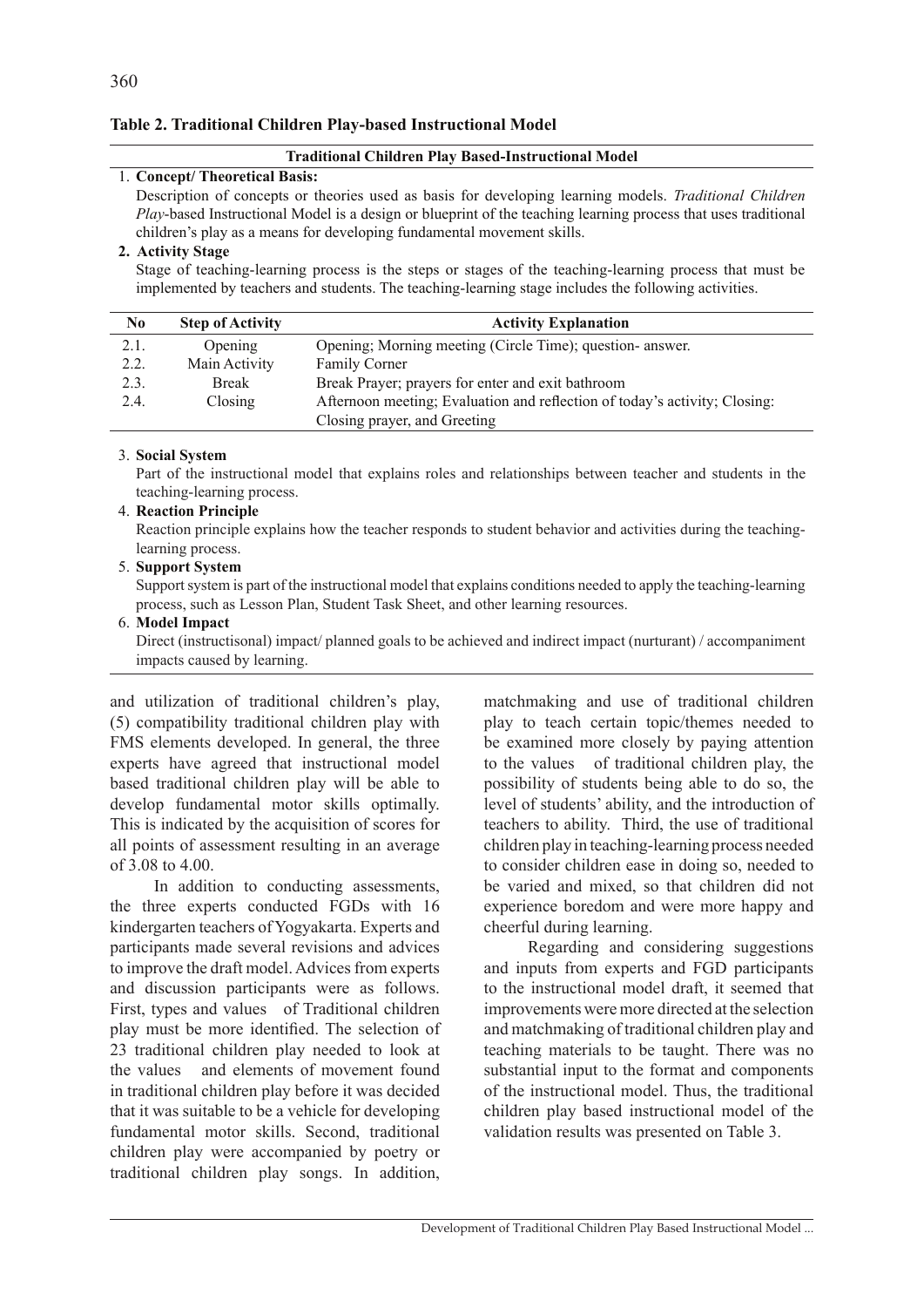#### **Table 3. Traditional children play-Based Instructional Model**

#### **Traditional Children Play-Based Instructional Model**

#### 1. **Concept/ Theoretical Basis:**

1.1. Traditional Children Play-Based Instructional Model is a design or blueprint of the teaching-learning process that uses Traditional children play as medium for developing fundamental motor skill.

1.2. The theories that are used as the basis for developing traditional children play-Based Instructional Model are Growth and Development Theory; the Stages of Fitts and Posner's motor learning theory (Magill, 1993); Theory of Learning Transfer; Dynamic System Theory and Growth Principles (Bahtiar, 2016); Developmentally Appropriate practice in early childhood programs (Bredekamp & Copple, 1997); and Contructivistic Theory (Schunk, 2012); Information Acquisition Theory (Rahyubi, 2016); Bandura Social Cognitive Learning Theory (Schunk, 2012; Joyce, et. al., 2009).

#### **2. Sintax/Activity Step**

Sintax in the learning covers following activities.

| $\overline{\text{No}}$ | <b>Activity Step</b> | <b>Activity Explanation</b>                                                          |  |
|------------------------|----------------------|--------------------------------------------------------------------------------------|--|
| 1                      | 2                    | 3                                                                                    |  |
| 2.1.                   | Opening              | Opening:                                                                             |  |
|                        |                      | Morning Meeting:                                                                     |  |
|                        |                      | - Sharing with children, <i>syiar</i> and habituation, Singing songs "Kupu Kuwi" and |  |
|                        |                      | Burung Kakatua.                                                                      |  |
|                        |                      | - Explanation of today's activities                                                  |  |
|                        |                      | Question and answer: Mention the vowels and consonants of the verses sung by         |  |
|                        |                      | the teacher then mimic the letters. (Kupu Kuwi and Burung Kakatua)                   |  |
| 2.2.                   | Main Activity        | <b>FAMILY CORNER</b>                                                                 |  |
|                        |                      | Giving assignments: Prepare planning, make bird cage or insect shape from a          |  |
|                        |                      | cardboard in 1 group                                                                 |  |
|                        |                      | <b>FAMILY CORNER</b>                                                                 |  |
|                        |                      | Giving assignments: Paint brushes of birds or insects                                |  |
| 2.3.                   | <b>Break</b>         | Break Prayer & enter bathroom                                                        |  |
|                        |                      | Playing the game "Bethet thing thong", mimicking the movements of birds and          |  |
|                        |                      | insects                                                                              |  |
|                        |                      | Pray exit from bathroom                                                              |  |
|                        |                      | Prayers of before and after eating and drinking                                      |  |
| 2.4.                   | Closing              | Afternoon Meeting                                                                    |  |
|                        |                      | - Conclusion of today's activities, and                                              |  |
|                        |                      | Today's evaluation and reflection of activities                                      |  |
|                        |                      | Closing: Closing prayer, and Greetings                                               |  |

#### 2. **Social System**

Teacher's opening/initial activities; Teacher's main activities; and Teacher's final activity.

Preliminary/initial activities students; Student main activities; and Child's final activity.

### 3. **Reaction Principle**

Preliminary activity: The teacher invites children to pray and memorize short letters from Quran and hadiths. The teacher gives an example of how to repeat letters correctly. The teacher compliments the child who succeeds in mentioning vocal and consonant letters, as well as guiding children who have not been able to mention vowel letters, consonants and mimic letters.

Core activities: The teacher invites children to plan and do assigned activities. The teacher practices how to make assigned objects. The teacher gives praise to the child who can carry out the task well, the teacher also guides the child who has not been able to make the assignment. Resting activities, teachers supervise activities carried out by children, and ask children to wash their hands.

Final activity: The teacher conveys a message so that students are diligent, obedient to their parents, invite them to pray, say hello and invite hand shakes.

### 4. **Support System**

Conditions needed to implement the learning process: Daily Lesson Plan, Students Tasks Sheets, and other learning resources.

#### 5. **Model Impact**

5.1. Direct influence (instructional) or planned objectives.

5.2. Indirect effects (nurturant) or accompaniment impacts caused by learning.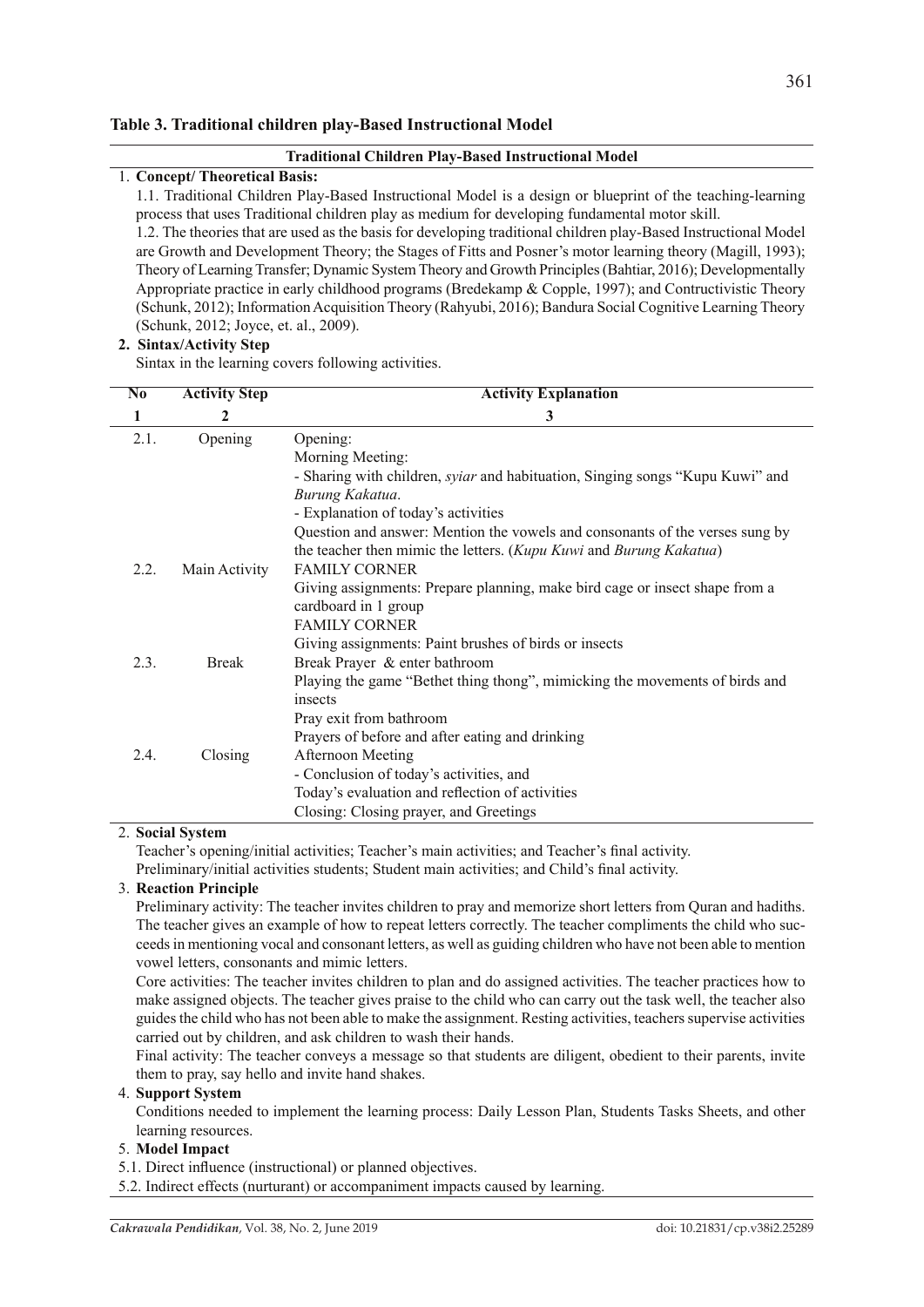# **Discussion**

Model development has gone through three stages namely (1) identification of theoretical foundation that will be applied to use physical activity in developing basic motor skills of kindergarten students, and design determination of the instructional model to be compiled, (2) identification and assessment of traditional children play that can develop fundamental motor skill aspects of kindergarten students by considering the characteristics of the fundamental motor skills of students to be developed, as well as the values and elements of movement in traditional children play, (3) validation of instructional model by experts and practitioners. From the three stages of development that have been done, validated traditional children playbased instructional model is produced which is ready to be tested.

The instructional model that applies traditional children play as its medium is then called traditional children play-based instructional model. As the name implies, this model is designed to facilitate the development of kindergarteners' fundamental motor skills optimally, so that being able to deliver children has strong foundation to develop all potentials at next stage. Vygotsky (in Jatmikowati, Angin, & Ernawati, 2015) states that through game activities, early childhood not only develops their social abilities, but also gets the opportunity to achieve their highest developmental abilities. This is in line with the results of the Stodden, et. al. research (2008); Lestari & Ratnaningsih (2016) conclude that children's motor abilities must be developed optimally as early as possible and given variety of movement experiences to produce sufficient levels of movement skills to develop further and varied.

In order for kindergarten teaching learning process to provide varied learning experiences and movement experiences, teachers can take advantage of traditional play activities because kindergarten learning is very closely related to game and play. Khalid (2008); Mostafavi, et. al. (2013); Pasand, Ahmadian, Alsaadi, & Bahramian (2014); Fatoni, Putri, & Hartono (2015); Suherman, et. al. (2017) state that learning programs that use traditional games are effective and practical way to improve the level of physical fitness and fundamental movement skills of kindergarten students. Traditional games are useful for delivering healthy growth for early childhood that is improving fine and gross motor skills, improving control and balance, developing eye and hand coordination, increasing spatial awareness, and developing social skills. By utilizing game activities, children experience the process of learning and developing as individuals and as members of the community.

Not all traditional children plays can be used as medium for kindergarten teaching learning process. Therefore, traditional children play need to be selected and adapted to the characteristics of the learning material and learning objectives. This is in line with Pasand, et. al. (2014) shows that playing is the way children learn. However, not all *traditional children plays* can be used as medium and learning materials in Kindergarten, therefore, those needs to be selected and sorted according to the characteristics and instructional goals. Research results of Jaydari, Rouzbahani, & Hasanvand (2016) added that the selection of traditional games in physical education learning must be done carefully and wisely because of the diversity of traditional game forms and differences in the impact of the game on the development of one or all children basic movement skill elements. Accuracy and precision need to be done in the selection of children for learning because there are many benefits obtained and the use of traditional children play. In addition, Haywood & Getchell (2005); Morrison (2012); Fitts & Posner (in Magill, 1993) suggest that the use of traditional games in kindergarten teaching learning process considers the principles of motor development, stages of motor learning, and motor learning theory. Added by Bredekamp & Copple (1997); Schunk (2012); Bahtiar (2016) that the learning process to develop fundamental motor skills of kindergarten students is also based on Dynamic system theory and growth principles, developmentally appropriate practice in early childhood program, Bandura Cognitive Learning Theory, and Contructivism Theory, therefore, children must have wide opportunities in the learning process to develop their full potential because the development of fundamental motor skills is a key factor for the development of all children potentials.

The advantage of using traditional children play in learning is shown by Dewantara (2008); Kovacevic & Opic (2014); Jaydari, et. al. (2016) that the use of traditional games in learning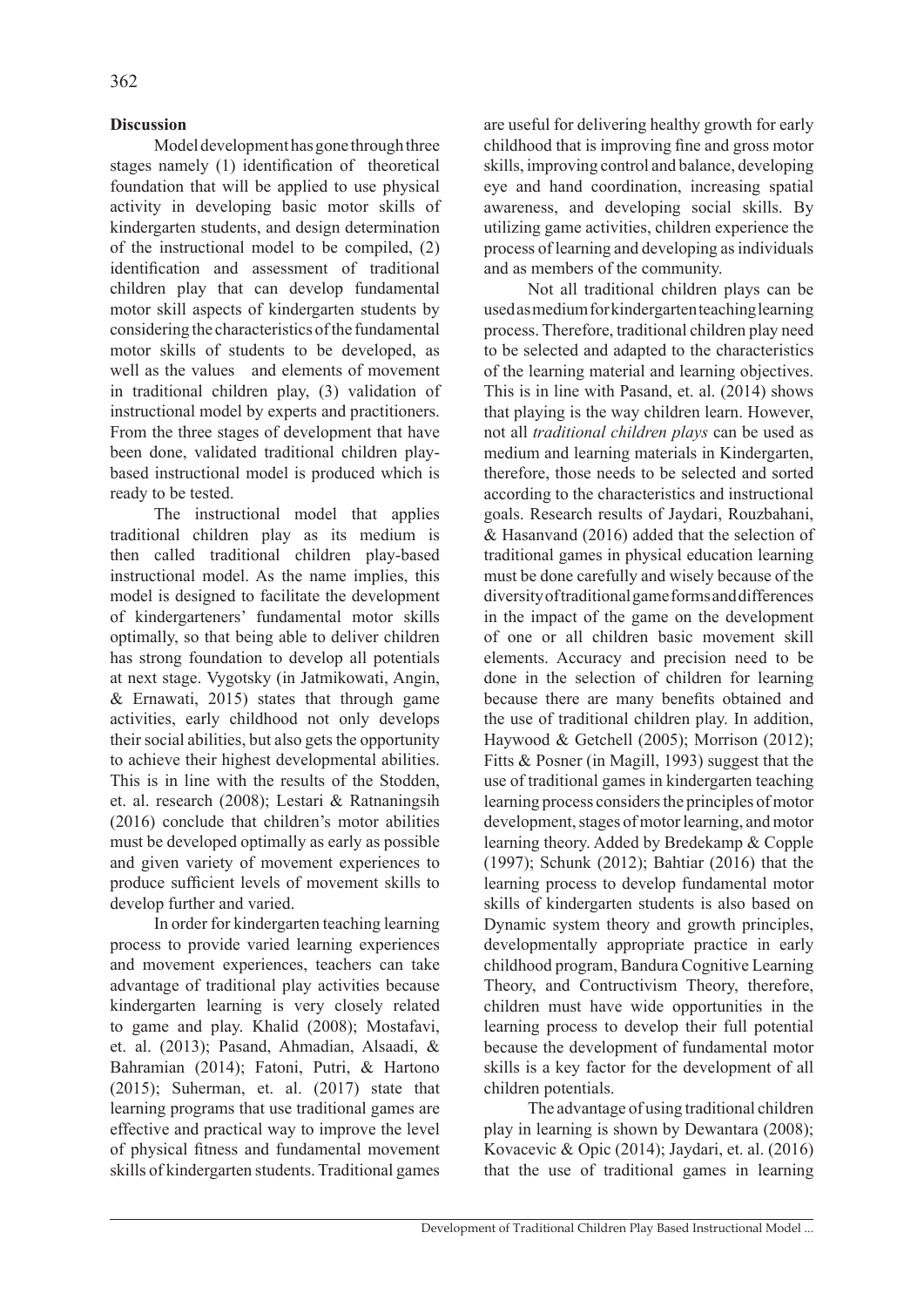develops basic mobility, encourages meticulous attitudes in works, and builds bridges between the past and present, encourages children to appreciate their original cultural heritage, provides pedagogical impact which goes far beyond the subject matter, helps develop emovemental intelligence and the ability to fill and succeed in life. Thus, the use of traditional children play in kindergarten teaching learning process is suitable and need not be debated anymore because many benefits are obtained, besides also in accordance with the characteristics of children.

Traditional children play-based instructional model compiled based on critical study of the theory and empirical data from the results of the study and the results of observations on several teaching learning processes done in several kindergartens already have adequate scientific foundation. The format of the instructional model has complete element. However, the instructional model still needs to be validated by experts and practitioners before being tested in the field. To validate the instructional model design, Tracey (2007) suggests that internal validation done as confirmation of the components of model and the processes that take place in there in the model compiled. In addition, external validation is done to validate the impact of the results of using the model. As often occurs in the case in development research and design, internal and external validation is an integral part of the research design and model development. The validation results by experts and practitioners show that the format of traditional children play - based instructional model becomes (1) theoretical concepts/foundations, (2) teaching learning stages, (3) social systems, (4) reaction principles, (5) support systems, and (6) model impact.

# **Conslusion**

Regarding the research objectives, results and discussion, the conclusions that can be put forward are as follows. The results of literature study obtained several theories that can be used for theoretical basis, such as the principles of child motor development and stages of motor learning, Transfer of learning theory, Bandura Cognitive Learning Theory, Constructivistic Theory, and Dynamic system theory and development principles. Based on the theoretical foundation, traditional children play-based Instructional Model is prepared with (1) concept/theoretical basis, (2) stages of teaching learning, (3) social systems, (4) reaction principles, (5) support systems, and (6) model impact elements.

Out of 87 Traditional children plays identified, 23 Traditional children play can be used to develop fundamental motor skills by considering traditional children paly having values and elements of movement that are in accordance with the needs for developing children's fundamental motor skills, and considering the requirements for kindergarten learning characteristics, and requirement characteristics of fundamental motor skill that will be developed.

After going through two stages, then the traditional children play-based instructional model is validated by experts and practitioners. The validation results show that the instructional model is having the following components (1) Concept/theoretical basis, (2) teaching-learning stages, (3) social systems, (4) reaction principles, (5) support systems, and (6) model impact.

# **AKCNOWLEDGEMENT**

Thank you to the Ministry of Research, Technology and Higher Education for funding this research.

## **References**

- Akbari, H. (2009). The effect of traditional games in fundamental motor skill development in 7 -9 year-old boys. *Iran Journal of Pediatric*, 19(02), 123-129.
- Ariani, C, Munawaroh, S., Hartoyo, H., Wahyono, T. T., & Maharkesti, M. (1997/1998). *Pembinaan Nilai Budaya melalui Permainan Rakyat Daerah Istimewa Yogyakarta*. Yogyakarta: Departemen Pendidikan dan Kebudayaan.
- Bakhtiar, S. (2013). The implementation of dynamic system theory and the principles of growth in physical education of elementary school. *Asian Social Science*, *9*(12), 105-109. doi:10.5539/ass. v9n12p105.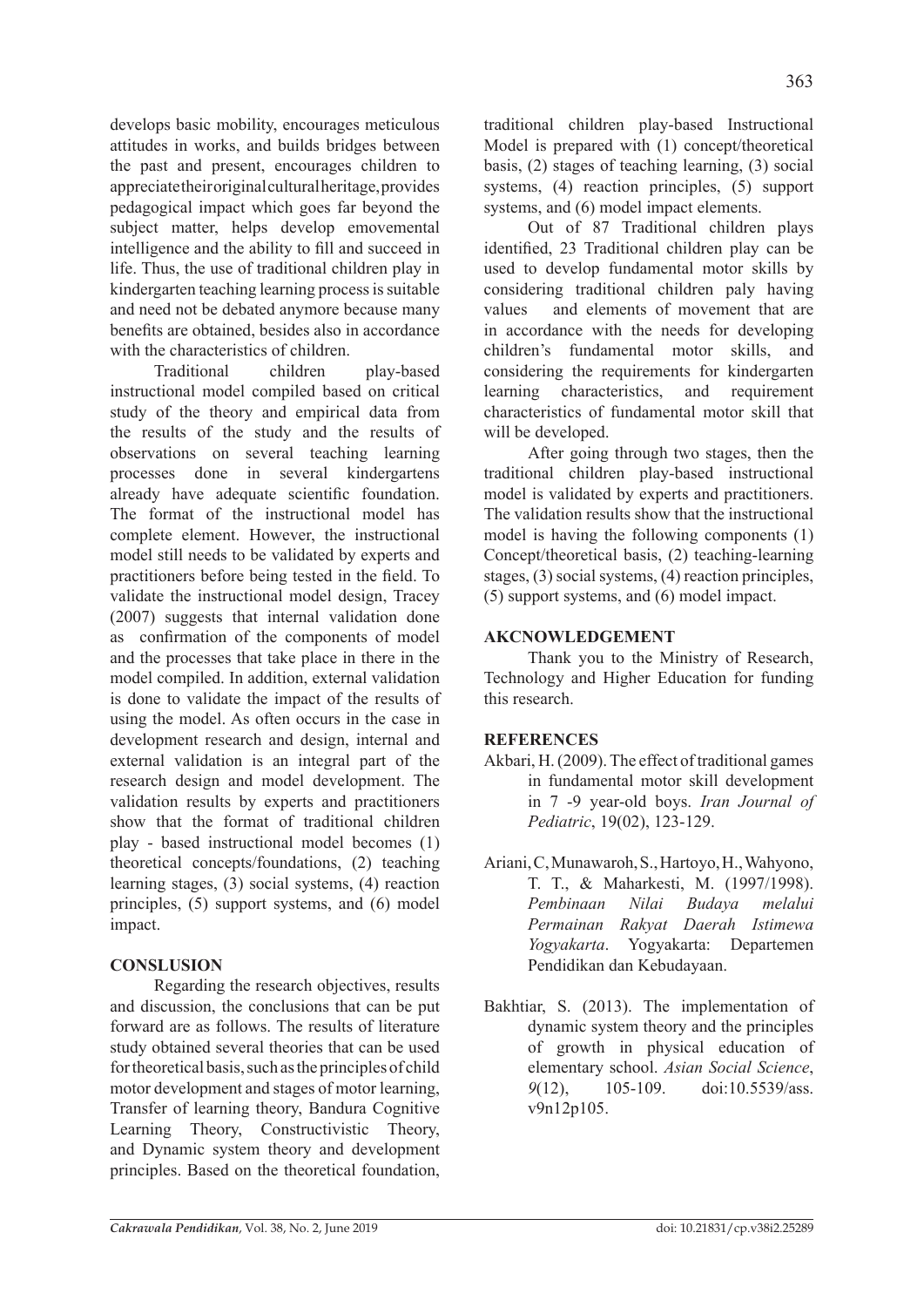- Borg, W. R. & Gall, M. D. (1983). *Educational research: An introduction* (4<sup>th</sup> ed.). New York, NY: Longman.
- Bredekamp, S., & Copple, C. (1997). *Developmentally appropriate practice in early childhood programs* (Rev. ed.). Washington, DC: National Association for the Education of Young Children.
- Brubaker, K. D. (2011). The important of physical education in today's school (*Doctoral Dissertation,* Asshland University). Retrieved from https://etd.ohiolink. edu/!etd.send\_file?accession=ashland132 1423014&disposition=inline.
- Dewantara, K. H. (2009). *Menuju manusia merdeka.* Yogyakarta: Leutika.
- Direktorat Pembinaan TK/SD. (2008). *Pengembangan model pembelajaran di taman kanak-kanak*. Jakarta: Departemen Pendidikan Nasional.
- Eggen, P. & Kauchak, D. (2012). *Strategies and models for teachers: Teaching content and thinking skills* (6th ed.). Boston: Pearson Education, Inc..
- Fatoni, F., Putri, R. I. I., & Hartono, Y. (2015). Permainan tradisional Batok kelapa dalam membangun konsep pengukuran panjang kelas II SD. *Cakrawala Pendidikan, 34*(1), 97-102. doi:10.21831/cp.v1i1.4180.
- Haywood, K. & Getchell, N. (2005). *Life span motor development.* Champaign IL.: Human Kinetics.
- Hartley, R. E., Frank, L. K., & Goldenson, R. M. (2000). *Understanding children's play.*  London: Routledge.
- Jaydari, M., Rouzbahani, M., & Hasanvand, R. (2016). The effect of traditional games on the development of transfer and manipulation motor skills in boys with mental retardation. *International Journal of Physical Education, Sports and Health, 3*(6), 134-136.
- Jatmikowati, T. E., Angin, R., & Ernawati, E. (2015). Model dan materi pendidikan seks anak usia dini perspektif gender untuk menghindarkan *sexual abuse. Cakrawala Pendidikan,34*(3),434-448.doi:10.21831/ cp.v3i3.7407.
- Joyce, B., Weil, M., & Calhoun, E. (2009). *Models of teaching (model-model pembelajaran)* (A. Fawaid & A. Mirza, Trans.). Yogjakarta: Pustaka Pelajar.
- Khalid, S. (2008, December). Value of traditional games. *Nurture*, (5), pp. 19–21.
- Kovacevicì, T., & Opicì, S. (2014). Contribution of traditional games to the quality of students' relations and frequency of students' socialization in primary education. *Croatian Journal of Education, 16*(Sp.Ed.1), 95-112*.*
- Lestari, I. & Ratnaningsih, T. (2016). The effects of modified games on the development of gross motor skill in preschoolers. *International Journal of Evaluation and Research in Education (IJERE)*, *5*(3), 216~220. doi:10.11591/ijere.v5i3.4542.
- Magill, R. (1993). *Motor learning: Concepts and applications*. Boston: Brown & Benchmark Pubs.
- Martono, M. (2014). Pembelajaran seni lukis anak berdasarkan pengalaman lomba. *Cakrawala Pendidikan, 33*(1), 92-102. doi:10.21831/cp.v1i1.1865.
- Metzler, M. W. (2011). *Instructional models for physical education* (3rd ed.). Scottsdale: Taylor & Francis, Inc.
- Moeslichatoen, R. (2004). *Metode pengajaran di taman kanak-kanak.* Jakarta: Rineka Cipta.
- Morrison, G. S. (2012). *Fundamentals of early childhood education* (*Dasar-dasar pendidikan anak usia dini (PAUD))* (S. Romadhona & A. Widiastuti, Trans.). Jakarta: PT. Indeks